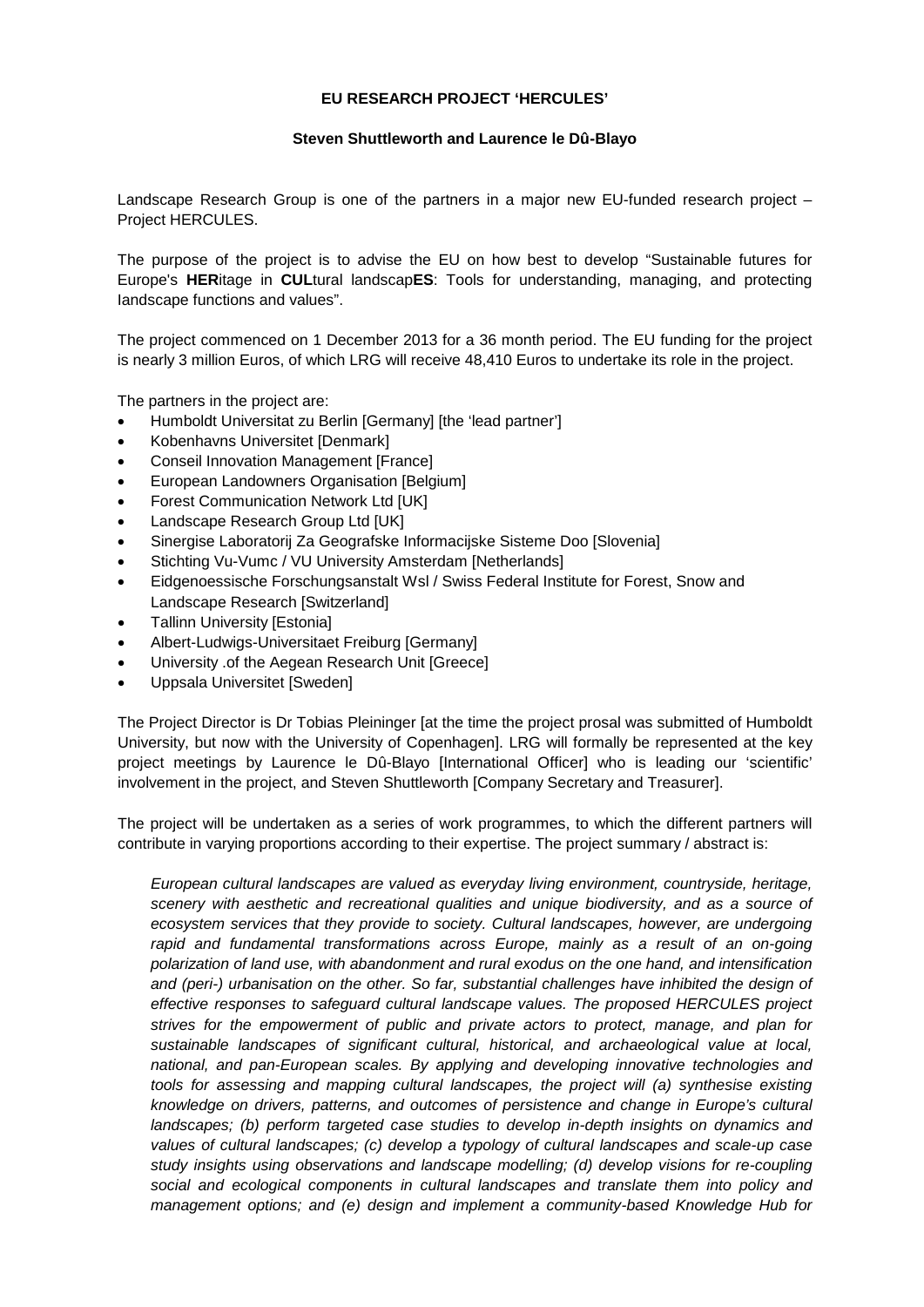*Good Landscape Practice and demonstrate it with land users, agencies, SMEs, and citizen associations. HERCULES comprises European universities, SMEs, NGOs, and a research institute that are leaders in landscape science and practice. The project follows the European Landscape Convention's call for transdisciplinary research and involves all actors with stakes in cultural landscapes of historical and archaeological value.*

To achieve this objective, the Hercules project brings together European universities, SMEs, NGOs, and research institutes, who together represent a wide range of relevant disciplines. The combination of researchers, entrepreneurs, and activists is intended to bring diverse stakeholder perspectives into HERCULES and to ensure successful involvement of landscape practitioners as well as academics. The project will focus on cultural landscapes in rural areas – including the periurban frange – aiming to understand the drivers that have shaped these landscapes (both long-term and short-term histories), the culture- and ecosystem-based landscape services produced by these landscapes, and test the impact of the wide range of policies and strategies that now shape landscapes. Climate change is one of the main driving forces that lead to the central question: how do we ensure resilience of cultural landscapes? The results from the research phase of the project are intended to inform the refinement of such policies, including the European Landscape Convention. The insight, technologies, and strategies developed in HERCULES will be tested and applied in five to six regional case studies, purposefully selected to span major environmental and land use history gradients throughout Europe, with a number of supplementary case studies where required to ensure the broad range of cultural landscape types is fully considered.

Landscape Research Group's contribution is formally part of "Work Package 9: Design of recommendations for landscape policy and practice, communication, and dissemination". This comprises activities related to awareness, stakeholder dialogue, dissemination of results, and relevant communication with external stakeholders. The publicity and dissemination activities reflect the needs and characteristics of HERCULES and will include examples of good landscape practices and relevant policy recommendations, as wellas the need to address post-project implementation and sustainability plans.

The Work Package has the following aims:

- to set up a stakeholder engagement strategy and organise stakeholder meetings at EU level;
- to elaborate a communication strategy to disseminate findings in a concise and reader-friendly way;
- to create ad hoc communication tools (website, social networking tools) around the Knowledge Hub for Good Landscape Practice;
- to design recommendations for landscape policy and practice at EU level; and
- to organise a Final Conference in Brussels.

These different elements require LRG input at the start (setting up the stakeholder process), middle (reporting on stakeholder workshops and elaborate a communication strategy), and end (organising the final conference) of the project. In addition to Laurence le Dû-Blayo and Steven Shuttleworth, the LRG personnel formally named in the project proposal to contribute to this work are Paul Tabbush, Peter Howard and Gareth Roberts. However, we hope to be able to involve the wider membership in various ways as the work develops, especially to disseminate findings in a concise and readerfriendly way.

In the program, the deliverables will mostly be reviewed internally by HERCULES members who are not directly linked to the various Work Packages. So, in addition to its formal role in WP9, LRG will also make a wider contribution by acting in a 'critical friend' role in relation to the emerging findings of other Work Packages. A small number of individuals additional to the five named above may therefore be asked to assist with this critical friend role, although it will be crucial that anybody involved in this work recognises the need to maintain confidentiality during the project.